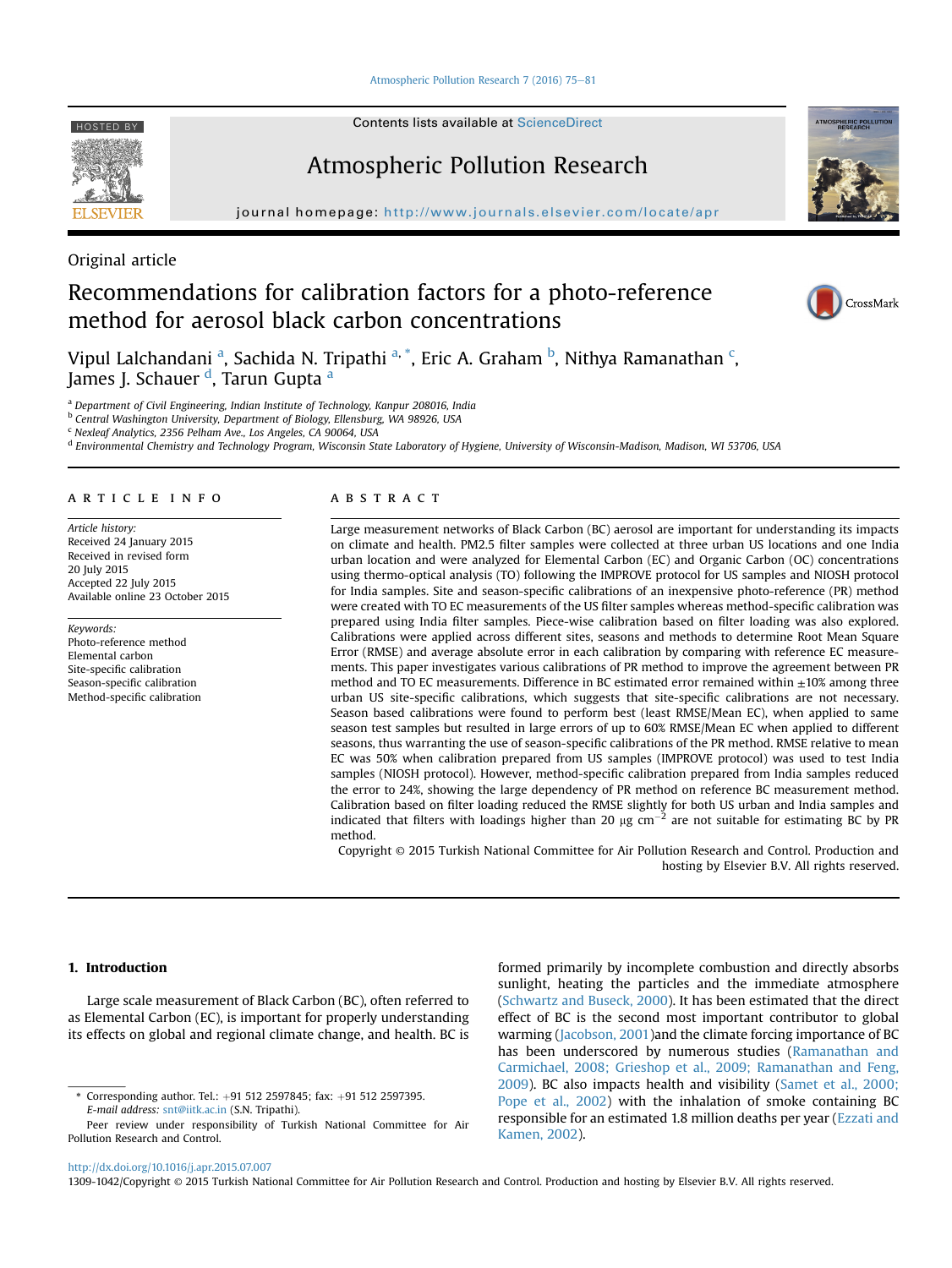The measurement of BC is important for the evaluation of air pollution and climate models and to evaluate the effectiveness of BC mitigation programs. The use of terms BC and EC is dependent on the measurement method as the former is defined optically using aerosol light absorption whereas latter is defined thermally using its refractory properties. BC can be measured using different optical and mass based instruments [\(Cross et al., 2010](#page-6-0)), although results are method-specific and can differ widely [\(Hitzenberger](#page-6-0) [et al., 2006](#page-6-0)). The Aethalometer [\(Hansen et al., 1984\)](#page-6-0) and other filter based methods ([Bodhaine, 1995\)](#page-6-0) measure BC during or after loading on a filter through the attenuation of light of accumulating particles, whereas thermo-optical (TO) systems measure Elemental Carbon (EC) by combustion through a series of temperature ramps with an optical correction procedure for charring of organic compounds during pyrolysis [\(Schmid et al., 2001\)](#page-6-0). Different protocols have been developed to determine the Elemental Carbon (EC)  $-$ Organic Carbon (OC) split point in TO analyzers. Two such methods, NIOSH and IMPROVE which are used in this study, have the same thermal evolution method but different temperature and optical monitoring methods [\(Chow et al., 2001\)](#page-6-0). It has been shown that the two methods result in equivalent Total Carbon (TC) values whereas EC values obtained from NIOSH are typically less than half of those obtained from IMPROVE protocol. Primary difference between the two protocols as shown by [Chow et al. \(2001\)](#page-6-0) is the allocation of carbon evolved at 850 $\degree$ C in NIOSH to OC rather than EC, which when corrected results in good agreement between the two methods.

The cost of such measurement systems can be prohibitive for multi-location, large scale experimental or monitoring efforts. Recently, a new photo-reference (PR) method has been developed for measuring black carbon based on photographs of exposed, aerosol loaded filters that have been placed on a calibration chart that contains reflectance standards associated with known BC concentrations. The method is based on the fact that Black Carbon loading on the filter is tightly correlated with red color pixel or red reflectance (R) value of the filter image, which decreases as the BC loading on the filter increases [\(Ramanathan](#page-6-0) [et al., 2011\)](#page-6-0). Red reflectance of a filter image is expressed in RGB (red-green-blue) color space and ranges from 0 (pure black) to 255 (pure white). The method works with any digital colorimeter or image-forming instrument, including inexpensive mobile phone cameras. The PR method has been calibrated to Aethalometer and TO instruments and is significantly less expensive than other BC measurement methods. The PR method is also relatively easy to follow in field conditions for personnel with a minimum amount of training and provides rapid BC measurements within about 20% of the calibrated standards ([Ramanathan et al., 2011\)](#page-6-0). As per our communication with the researchers in atmospheric science and air pollution assessment, the use of PR method is increasing where the access and resources for EC-OC analysis are not possible. The potential sources of error in the method are the digital imaging devices having different color correction algorithms and change in the lighting and exposure while creating the images, which can alter the actual darkness of the filter, and thus change the red reflectance value. To account for this, a reference scale having BC calibration standards is included in each image to calibrate for different ambient conditions, and is described in detail in our earlier publication [\(Ramanathan et al., 2011](#page-6-0)).

The objective of the present work is to examine the difference in the correlation of thermo-optical EC loading with the PR method using aerosol samples collected in different sites and seasons. It is hypothesized that site-, season- and method-specific calibrations would help in better understanding the correlation of red reflectance and EC loading, and thus could be used to reduce error of the PR method for large scale BC monitoring purposes. Calibrations based on the loading of the filters were also hypothesized to improve BC estimates. US samples were used to create site-, and season-specific calibrations and a combined calibration using all US samples following IMRPOVE protocol was used to predict BC for Kanpur samples and were tested with TO-EC measurements following NIOSH protocol. Finally, the calibration constructed from Kanpur samples following NIOSH protocol was used for predicting BC for the same samples to determine if a method specific calibration can reduce the error in prediction. Interactions between calibrations were not considered in order to minimize the complexity of analysis.

## 2. Methodology

## 2.1. Filter sampling

Two sets of aerosol loaded filters were used in this study: One at IIT Kanpur campus which is located in the industrial city Kanpur, India ( $26.5^\circ$ N,  $80.3^\circ$ E) and the other from three US urban cities: Los Angeles (34.1°N, 118.25°W) and Riverside (33.9°N, 117.4°W), California, and Denver (39.7 $\textdegree$ N, 104.9 $\textdegree$ W), Colorado.

In IIT Kanpur, a locally designed impaction based PM2.5 sampler ([Gupta et al., 2011](#page-6-0)) and a high volume sampler were used to collect PM2.5 samples on 47 mm diameter (Whatman, QMA) and A4 size quartz filters, respectively, during January 16, 2010 to February 20, 2010. Filters were preconditioned at 550  $\degree$ C in an oven to evaporate any adsorbed carbon present in the filter prior to sampling. Flow rate of the sampling was 15 L per minute (Lpm) in case of 47 mm filters and 1000 Lpm in case of A4 size filters. A total of six samples were collected in a day: one in morning from 7:30 a. m. to 10:30 a. m., three in the day time from 11:00 a. m. to 11:30 p. m. (one every 2.5 h) with 30 min gap in between for filter change. Samples were sealed in plastic containers and refrigerated at  $4 \degree C$  to avoid any loss of particles until the analysis was performed [\(Kaul et al., 2011](#page-6-0)).

Quartz filters from urban US locations were collected by stations maintained by the Environmental Protection Agency to collect urban BC aerosols. A total of 333 PM2.5 filter samples were collected which includes 116 from LA, 96 from Denver and 121 from Riverside. Samples were collected on 25 mm quartz filter, using a sampler made by URG (URG-3000N). The sampling was done from midnight to midnight, approximately every 3rd day for a year in 2011. Flow rate of the sampling was 22 Lpm. Filters were provided for analysis by the Desert Research Institute, Nevada System of Higher Education.

## 2.2. Measurement of BC

Filters from urban India (IIT Kanpur) were analyzed for EC and OC loadings using a TO analyzer (Sunset Laboratory) following NIOSH5040 TOT protocol [\(NIOSH, 1996](#page-6-0)). Filters from urban US were also analyzed using a TO analyzer (Sunset Laboratory) following the IMPROVE TOT protocol ([Chow et al., 2001](#page-6-0)). EC and OC were reported as surface loading ( $\mu$ g cm<sup>-2</sup>). Instrument detection limit for the analysis is  $\sim$ 0.05 µg cm<sup>-2</sup>. EC loading (µg cm<sup>-2</sup>) can be converted to EC concentration (µg m<sup>-3</sup>) by the following equation:

$$
\text{EC loading}\left(\mu\text{g cm}^{-2}\right) = \frac{\text{EC}\left(\mu\text{g m}^{-3}\right) \cdot \text{F} \cdot \text{T}}{A} \tag{1}
$$

where F is the volumetric flow rate  $(m^3 \text{ min}^{-1})$ , T is the time duration (min), and A is area of the filter (cm<sup>2</sup>).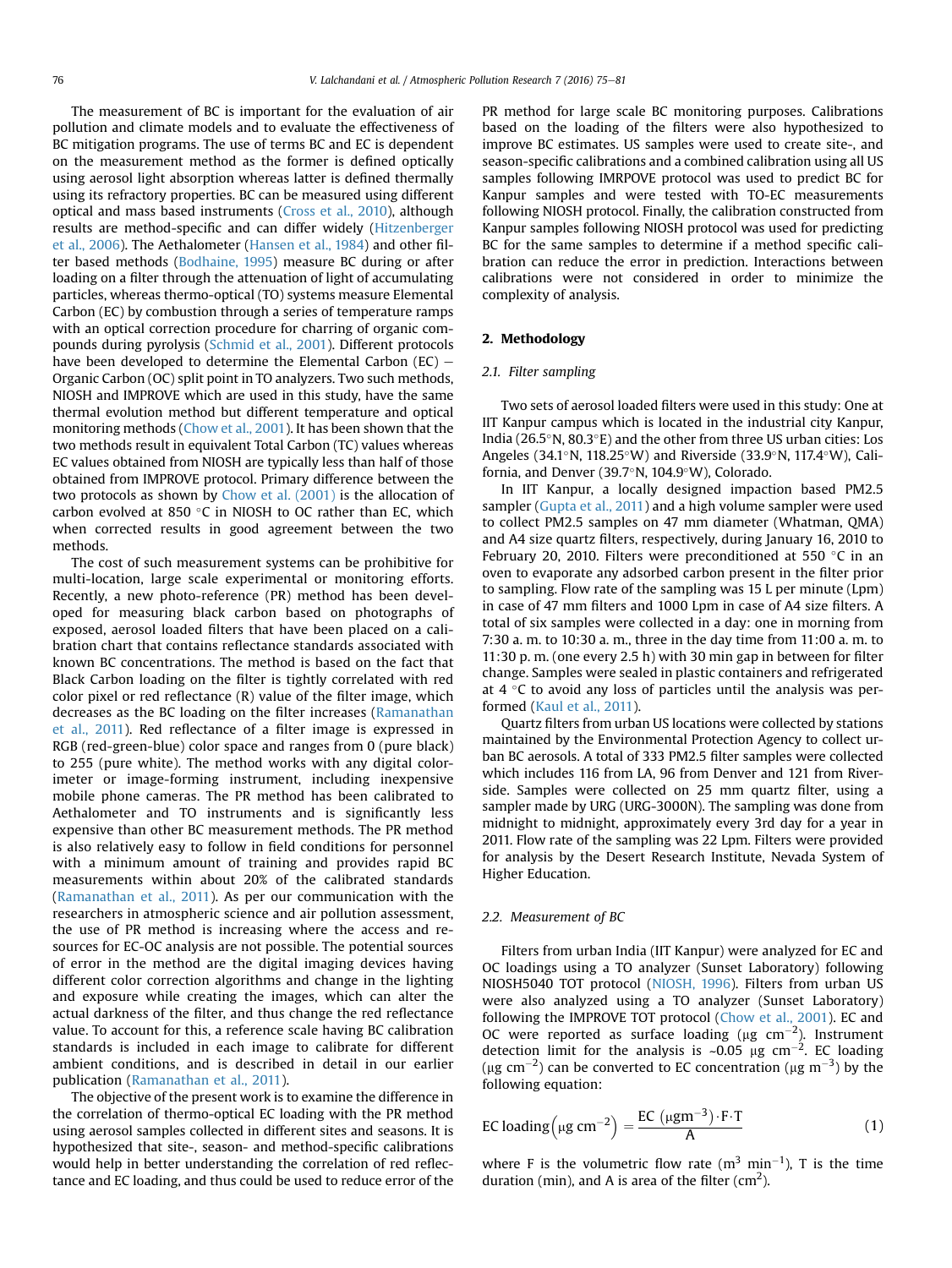## 2.3. Creating site-, season-, method-, and loading-specific calibrations

A random set of 39 samples were selected each from LA  $(n = 116;$  mean EC  $\pm$  SD = 8.75  $\pm$  6.24  $\mu$ g cm<sup>-2</sup>), Denver (n = 96; mean EC  $\pm$  SD = 5.50  $\pm$  3.66  $\mu$ g cm<sup>-2</sup>) and Riverside (n = 121; mean  $EC \pm SD = 6.77 \pm 5.11 \,\mu g \,\text{cm}^{-2}$ ) data sets to construct site-specific calibrations. EC loading range covered was largest in case of LA (1.42–32.55)  $\mu$ g cm<sup>-2</sup>, whereas comparable for Denver (0.64–15.80)  $\mu$ g cm<sup>-2</sup> and Riverside (1.10–22.67)  $\mu$ g cm<sup>-2</sup>. The optical reflectance as quantified by red pixel value of the filter image (PR method; [Ramanathan et al., 2011\)](#page-6-0), were determined using a hand-held spot colorimeter (i1 Basic Pro, X-Rite, Inc. USA). An exponential calibration curve of red reflectance versus EC  $(\mu g \text{ cm}^{-2})$  was constructed for all three cities. A combined calibration was also constructed by combining the data of three cities  $(n = 333)$  and will be referred further in the text as "US combined" calibration. Each city's calibration was applied to test data set of each city (not included in creating calibrations): LA ( $n = 77$ ; mean  $EC \pm SD = 8.33 \pm 5.87 \text{ µg cm}^{-2}$ ), Denver (n = 57; mean  $EC \pm SD = 5.83 \pm 3.63 \text{ µg cm}^{-2}$ ) and Riverside (n = 82; mean  $EC \pm SD = 6.72 \pm 5.15 \,\mu g \,\text{cm}^{-2}$ ). BC estimates in  $\mu g \,\text{cm}^{-2}$  from each calibration were compared to EC loadings measured using EC-OC analyzer. To analyze the difference in BC ( $\mu$ g cm $^{-2}$ ) estimates between calibrations, average absolute error and root-mean-squareerror (RMSE) were calculated for each comparison. RMSE is used to combine the magnitude of errors for a given data set into a single metric. It is defined as the square root of the mean of the square of individual differences (true value  $-$  predicted value) whereas average absolute error is the mean of the absolute value of the individual differences. RMSE is divided by mean of the EC loadings for the particular data set to normalize the varying range of EC in different data sets.

Combined data of the three cities (LA, Denver and Riverside) for the entire year (2011) was divided into four seasons: spring  $(March-May)$ , summer (June-Aug), fall (Sep-Nov) and winter (Dec-Feb). From each season data set, 39 sample points were selected by selecting 13 samples from each month to create seasonspecific calibrations as described above.

For IIT Kanpur samples (n = 72; mean EC  $\pm$  SD = 2.05  $\pm$ 1.51  $\mu$ g cm<sup>-2</sup>; EC range = (0.48–8.47)  $\mu$ g cm<sup>-2</sup>, a random set of 40 PM2.5 filter samples were selected as a training set of filters. An image of a 2.5 cm diameter cut-out of each filter was digitally created using a flatbed photo scanner (HP Scanjet 4370) instead of camera to reduce the variations in lighting conditions. From the resulting digital images, the optical reflectance, as quantified by the red pixel value ([Ramanathan et al., 2011](#page-6-0)), was averaged using photo editing software within the area of each filter (approximately 3  $\text{cm}^2$ ) to reduce inhomogeneities in BC accumulation and filter irregularities. An exponential calibration curve of optical reflectance was then constructed between red reflectance and EC loading on the filter measured using EC-OC analyzer following NIOSH protocol.

The entire data sets from the US urban samples and the India samples were used separately to determine if piece-wise regression would improve BC estimates. Loading values, based on red pixel reflectance values, were fit with a two-part and three-part, piecewise regressions (linear, exponential, and quadratic), using quantile fits in order to reduce the effect of outliers in the data. Additionally, the loading value of the "knot" that joined the two or three regressions was chosen as an optimization of quantiles. Normal quantile-quantile ( $Q-Q$ ) plots were generated for each transect as a first-pass for estimating goodness of fit.

Regressions using least squares method of curve fitting and statistical tests were performed using Origin (Origin Lab Corporation, USA). Piece-wise regression analysis was performed using the freely available statistical analysis program R (version 2.13.1; R Development Core Team, 2011).

# 3. Results and discussions

## 3.1. Site-specific calibrations

EC surface loading was found to have a strong exponential relationship between red reflectance (R) of the loaded filter with a correlation coefficient of 0.89, 0.91, 0.86 and 0.87 for LA, Denver, Riverside and US combined, respectively ([Fig. 1\)](#page-3-0), similar to the results of [Ramanathan et al. \(2011\)](#page-6-0). Variability in BC prediction by PR method as shown by 95% confidence interval (dashed lines in [Fig. 1\)](#page-3-0) was less in combined cities calibration than individual city.

Change in RMSE/(Mean EC) of a particular city data set, when calibration other than its own was used to predict BC by PR method, remained within  $\pm 10\%$  of the value observed when city's own calibrations was applied. Site-specific calibrations for LA, Denver and Riverside when applied to total US test samples (LA + Denver  $+$ Riverside = 216) resulted in average absolute error ( $\mu$ g cm<sup>-2</sup>) of 1.33, 1.33 and 1.20, respectively, and average of RMSE/Mean EC for the same were 0.29, 0.30 and 0.27, respectively which shows that LA and Denver calibration are almost equivalent, and Riverside calibration had slightly less error (~3% RMSE relative to mean EC) ([Table 1\)](#page-3-0). This may be due to similar particulate matter (PM) sources at the three locations, which are mainly attributed to vehicular and industrial emissions ([Liu et al., 2005](#page-6-0)). Therefore, the difference in BC estimates by PR method using calibrations prepared at different locations was not significant enough to recommend the use of site-specific calibrations, provided the reference EC measurement method used for creating calibrations remains same.

A sensitivity test was performed to examine the effect of increasing the number of sample points used in the calibration on the error in BC estimate by PR method. Calibrations prepared with varying number of filter samples ( $n = 40$ , 70, 100 and 150) were applied on a test data set (n = 183; mean EC  $\pm$  SD = 6.39  $\pm$ 4.67  $\mu$ g cm<sup>-2</sup>) and compared with original EC measurements. A marginal decrease of 3% (RMSE relative to mean EC) was observed when the number of samples was increased from 40 to 100 whereas no change was observed when number of samples were increased further to 150 (Table S1; Supporting material, page S3). This suggests that increasing the number of data points in the calibration has little effect in decreasing the error and close to 40 sample points would be suitable for creating the calibration.

## 3.2. Season specific calibrations

Strong correlations between EC loading and red reflectance were found for spring ( $R^2 = 0.85$ ), fall ( $R^2 = 0.81$ ) and winter  $(R^2 = 0.87)$  but relatively weaker for summer  $(R^2 = 0.67)$  [\(Fig. 2\)](#page-4-0). The EC loading range covered in the calibrations was highest for winter  $(1.10-30.07)$  µg cm<sup>-2</sup> and lowest for summer (1.65–10.67)  $\mu$ g cm $^{-2}$ , whereas spring and fall calibrations had comparable loading ranges, which are (0.38–16.31) µg cm<sup>-2</sup> and (1.54–18.69)  $\mu$ g cm $^{-2}$ , respectively. Calibrations were compared to each other by applying them across different season's test data sets in the same manner as described in Section 2.3. For all seasons, the RMSE/Mean EC observed was least or nearly equal to smallest (within 1%) when BC is predicted using the calibration prepared in the same season ("best case scenario") by PR method.

For summer test samples (n  $=$  48, mean  $EC \pm SD = 5.00 \pm 2.67 \text{ µg cm}^{-2}$ ), each season's calibration performance was nearly the same, with an RMSE/(Mean EC) of  $0.20 \pm 0.01$ . On the other hand, in the case of fall (n = 43, mean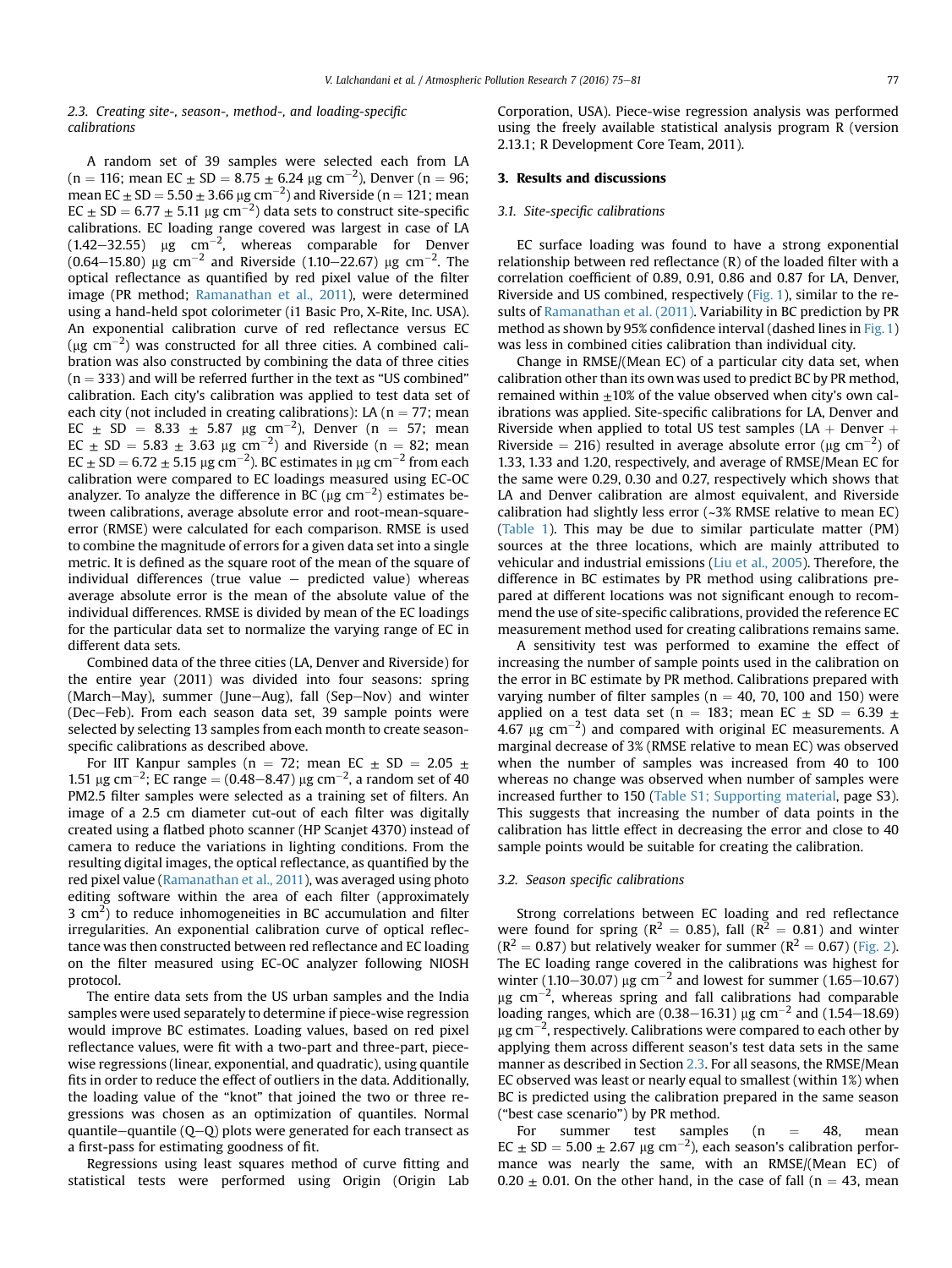<span id="page-3-0"></span>

Fig. 1. Correlation of red reflectance with EC loading on filters as measured using thermo-optical (TO) EC-OC analyzer following IMPROVE protocol for samples collected in A) LA, B) Denver, C) Riverside and D) US combined (LA, Denver and Riverside). Solid line is best fit and two dashed lines are 95% confidence bands.

#### Table 1

Average absolute error and RMSE/Mean EC between EC measured using thermo-optical (TO) EC-OC analyzer and BC measured using PR method calibrated to location specific calibrations for LA (n = 39; mean ± SD of 9.58 ± 6.91 µg cm<sup>-2</sup>), Denver (n = 39; mean ± SD of 5.02 ± 3.67 µg cm<sup>-2</sup>) and Riverside (n = 39; mean ± SD of 6.87 ± 5.10 µg cm<sup>-2</sup>).

| Test data (mean EC $\pm$ SD, n) ( $\mu$ g cm <sup>-2</sup> ) | Calibrations                                        |               |              |               |               |               |  |  |
|--------------------------------------------------------------|-----------------------------------------------------|---------------|--------------|---------------|---------------|---------------|--|--|
|                                                              | Average absolute error ( $\mu$ g cm <sup>-2</sup> ) |               |              | RMSE/Mean EC  |               |               |  |  |
|                                                              | LA                                                  | Denver        | Riverside    | I.A           | Denver        | Riverside     |  |  |
| LA $(8.33 \pm 5.87, 77)$                                     | 1.44                                                | 1.61          | 1.41         | 0.30          | 0.32          | 0.27          |  |  |
| Denver $(5.83 \pm 3.63, 57)$                                 | 1.05                                                | 1.02          | 0.97         | 0.24          | 0.25          | 0.23          |  |  |
| Riverside $(6.72 \pm 5.15, 82)$                              | l.49                                                | 1.37          | 1.22         | 0.33          | 0.33          | 0.30          |  |  |
| Average $\pm$ SD                                             | $1.33 + 0.24$                                       | $1.33 + 0.30$ | $1.2 + 0.22$ | $0.29 + 0.05$ | $0.30 + 0.04$ | $0.27 + 0.04$ |  |  |

\*Data sets presented in the first column correspond to test data set and those in the third row correspond to calibrations.

 $EC \pm SD = 9.18 \pm 5.29 \,\mu g \,\text{cm}^{-2}$ ) and winter test samples (n = 39, mean EC  $\pm$  SD = 10.28  $\pm$  8.10  $\mu$ g cm<sup>-2</sup>), using a summer calibration resulted in an error of 60% and 40% (percent RMSE relative to mean EC), respectively, as opposed to 30% and 20% when season specific calibrations were applied ([Table 2](#page-4-0)). This may be due to the weaker correlation observed for summer samples ( $R^2 = 0.67$ ) or due to difference between the EC loading range observed in summer calibration compared to that of fall and winter test samples. Winter calibration having highest EC loading range resulted in 32% and 36% error (percent RMSE relative to mean EC) when applied to the spring and fall test samples (n = 47, mean EC  $\pm$  SD = 4.83  $\pm$ 3.59  $\mu$ g cm<sup>-2</sup>), whereas the same for summer and winter test samples was 20% [\(Table 2\)](#page-4-0). This disagreement between calibrations of the PR method prepared in different seasons could be due to changes in optical properties of Black Carbon aerosol sampled, as PR method is based on optical reflectance of photographs of aerosol loaded filters, or due to differences in the range of EC loading sampled in different seasons. Specifically, Fall and Winter filters were more heavily loaded, with maximum loading values of 18.7 and 30.1  $\mu$ g cm<sup>-2</sup>, respectively, compared to Spring and Summer maximum values of 16.3 and 10.7  $\mu$ g cm<sup>-2</sup>, respectively. This indicates that using a calibration prepared from samples of different season could result in high error when estimating BC by PR method and a season-specific calibration can be used to minimize the error.

## 3.3. Site-season specific calibrations

Each season calibration was further separated into different cities: LA, Denver and Riverside to create site-season specific calibrations to investigate differences in the calibration for each season as a function of sites. Three cities calibrations for each season were cross applied on the data sets used for creating calibrations to examine the difference between the three cities calibration in each season ([Bland and Altman, 1986\)](#page-6-0). For spring and summer, insignificant differences occurred in the RMSE/Mean EC and average absolute error between the three cities calibrations. For Fall\_LA data set, RMSE/Mean EC was ~2 times more when Fall\_LA calibration was used rather than Fall\_Denver and vice versa for Fall\_Denver data set. Also, for Winter\_LA data set, RMSE/Mean EC was more than 2 times when Winter\_Denver calibration was used rather than Winter\_LA to predict BC by PR method (Table S2; Supporting Material). This shows that for Fall and Winter samples, LA and Denver calibrations resulted in high errors when applied across each other data sets. This is consistent with the results of season-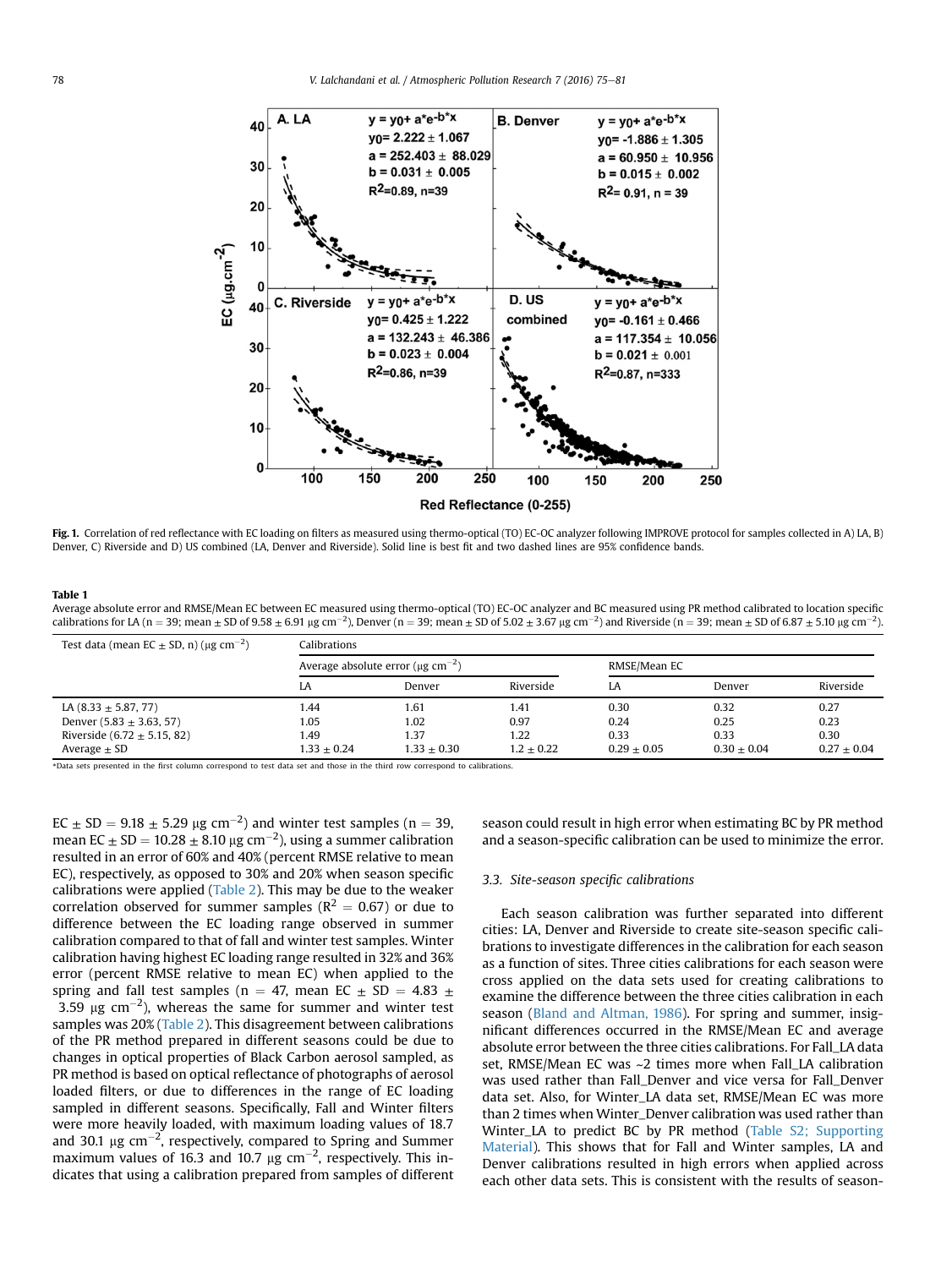<span id="page-4-0"></span>

Fig. 2. Correlation of red reflectance with EC loading on filters as measured using thermo-optical (TO) EC-OC analyzer for different seasons: A) Summer, B) Spring, C) Fall and D) Winter. Solid line is best fit and two dashed lines are 95% confidence bands.

## Table 2

Average absolute error and RMSE/Mean EC between EC(µg cm $^{-2}$ ) measured using thermo-optical (TO) EC-OC analyzer and BC measured using PR method calibrated to seasonspecific calibrations for samples collected in Spring (n = 39; mean EC  $\pm$  SD of 5.86  $\pm$  4.17 µg cm $^{-2}$ ), summer (n = 39; mean EC  $\pm$  SD of 4.73  $\pm$  2.10 µg cm $^{-2}$ ), fall (n = 39; mean EC  $\pm$  SD of 7.21  $\pm$  4.04  $\mu$ g cm<sup>-2</sup>) and winter (n = 39; mean EC  $\pm$  SD of 10.40  $\pm$  6.65  $\mu$ g cm<sup>-2</sup>).

| Test data (mean EC $\pm$ SD, n) ( $\mu$ g cm <sup>-2</sup> ) | Calibrations                                        |               |               |                 |               |                 |               |                 |
|--------------------------------------------------------------|-----------------------------------------------------|---------------|---------------|-----------------|---------------|-----------------|---------------|-----------------|
|                                                              | Average absolute error ( $\mu$ g cm <sup>-2</sup> ) |               |               | RMSE/Mean EC    |               |                 |               |                 |
|                                                              | Spring                                              | Summer        | Fall          | Winter          | Spring        | Summer          | Fall          | Winter          |
| Spring $(4.83 \pm 3.59, 47)$                                 | 0.82                                                | 0.95          | 0.89          | 1.05            | 0.29          | 0.34            | 0.29          | 0.32            |
| Summer $(5.00 \pm 2.67, 48)$                                 | 0.70                                                | 0.76          | 0.74          | 0.78            | 0.19          | 0.20            | 0.21          | 0.20            |
| Fall $(9.18 \pm 5.29, 43)$                                   | 1.92                                                | 2.51          | 1.95          | 2.10            | 0.35          | 0.60            | 0.30          | 0.36            |
| Winter $(10.28 \pm 8.10, 39)$                                | 1.33                                                | 2.62          | 1.86          | 1.47            | 0.19          | 0.40            | 0.31          | 0.20            |
| Average $\pm$ SD                                             | $1.19 + 0.56$                                       | $1.71 + 0.99$ | $1.36 + 0.63$ | $1.35 \pm 0.57$ | $0.26 + 0.08$ | $0.39 \pm 0.17$ | $0.28 + 0.05$ | $0.27 \pm 0.08$ |

\*Data sets presented in the first column correspond to test data set and those in the third row correspond to calibrations.

specific calibrations where high errors were observed in fall and winter season calibrations, due to higher EC surface loadings as compared to spring and summer seasons.

# 3.4. Method specific calibration

The PR calibration prepared from all US samples ("US combined") was used to predict BC ( $\mu$ g cm $^{-2}$ ) for Kanpur test samples  $(n = 32)$ . RMSE/(Mean EC) between the BC estimates using "US combined calibration" of the PR method and thermo-optical EC measurements was found to be 0.50 whereas average absolute error for the same was 0.94  $\mu$ g cm $^{-2}$ , respectively [\(Table 3\)](#page-5-0). The reason for this large error in prediction could be the difference in the protocol followed in EC measurements of the calibration used (IMPROVE) and test data (NIOSH) as large disagreements have been found between the two protocols [\(Chow et al., 2001\)](#page-6-0). Also, PM sources at the two locations are slightly different with US samples exposed to vehicular and industrial emissions [\(Liu et al., 2005\)](#page-6-0) whereas Kanpur samples also have biomass burning which is found to be significant in winter season ([Kaul et al., 2011\)](#page-6-0).

Calibration prepared using India urban filter samples ( $n = 40$ ; mean EC  $\pm$  SD = 2.09  $\pm$  1.51  $\mu$ g cm<sup>-2</sup>) where EC was analyzed

following TO NIOSH protocol had EC loading in the range  $(0.48-8.47)$  µg cm<sup>-2</sup> ([Fig. 3](#page-5-0)), was used to predict BC for Kanpur test data samples. RMSE/(Mean EC) was reduced from 0.50 in case of "US combined" calibration to 0.24, whereas average absolute error was reduced from 0.94  $\mu$ g cm<sup>-2</sup> to 0.36  $\mu$ g cm<sup>-2</sup>, when methodspecific calibration (India urban) was applied ([Table 3\)](#page-5-0). India urban calibration when applied to US samples ( $n = 333$ , Mean  $EC \pm SD = 7.09 \pm 5.34 \,\mu g \,\text{cm}^{-2}$ ) resulted in very high error of 63% (RMSE relative to Mean EC) due to large difference in the range of EC surface loadings between the samples collected in India ( $n = 72$ , Mean EC  $\pm$  SD = 2.05  $\pm$  1.51 µg cm<sup>-2</sup>) and US (n = 333, Mean  $EC \pm SD = 7.09 \pm 5.34 \,\mu g \,\text{cm}^{-2}$ ). This shows that calibration of the PR method depends largely on the EC measurement method used for creating the calibration, and also on the range of EC surface loadings sampled. Therefore, the use of method specific calibration could reduce the error in BC prediction significantly.

## 3.5. Piece-wise regression analysis

An example of a three-part quadratic regression based on linear determination of the "knots" is presented in [Fig. 4](#page-5-0), to illustrate the results of one variation of the piece-wise analysis. For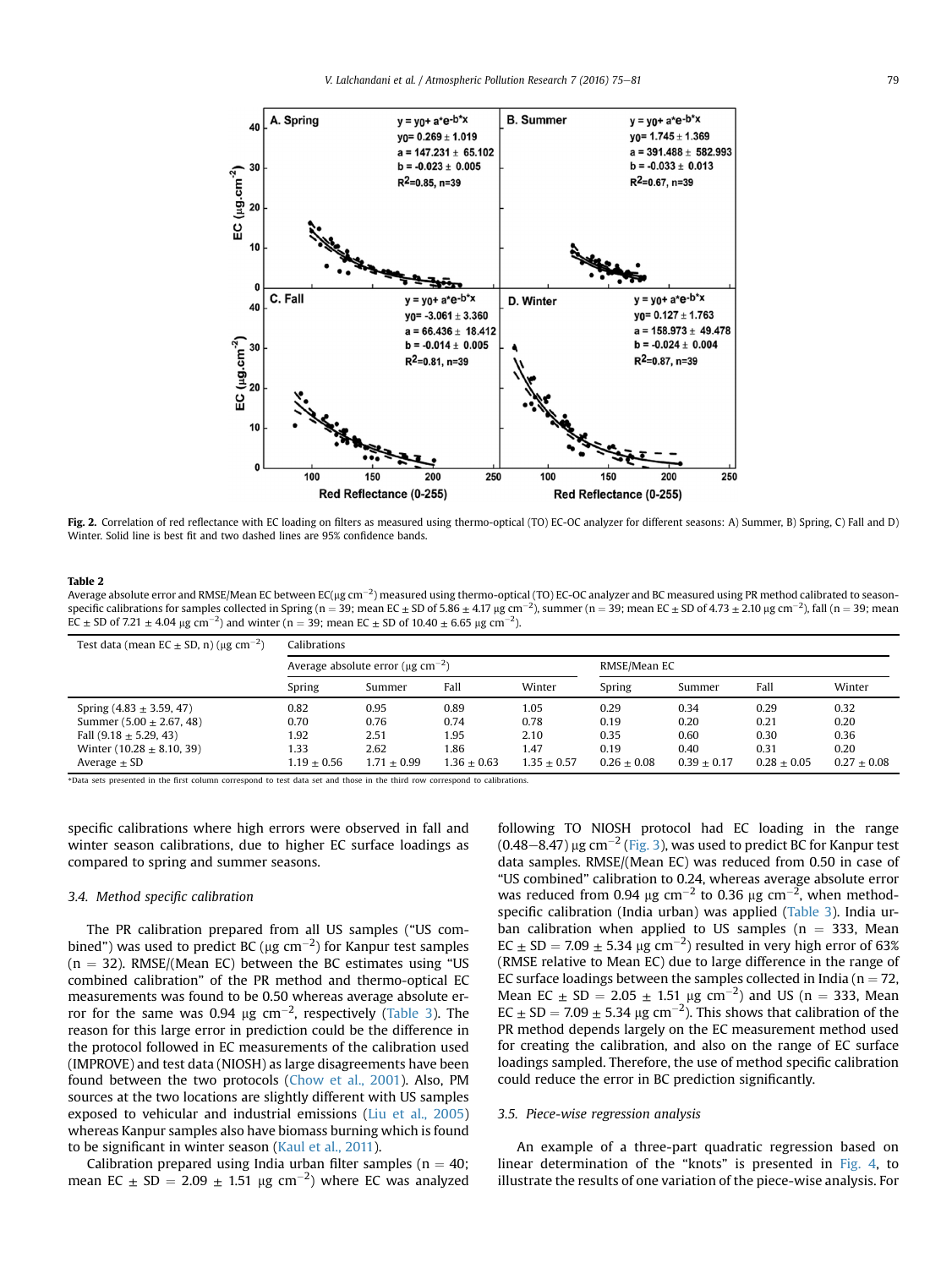#### <span id="page-5-0"></span>Table 3

Average absolute error and RMSE/Mean EC between EC (µg cm $^{-2}$ ) measured using thermo-optical (TO)EC-OC analyzer and BC measured using PR method calibrations from samples collected in Kanpur (n = 40; mean EC  $\pm$  SD = 2.01  $\pm$  1.81 µg cm<sup>-2</sup>)and combined urban locations in US (LA, Denver and Riverside (n = 333; mean EC  $\pm$  SD of  $7.09 \pm 5.34 \,\mathrm{\mu g\ cm}^{-2}$ ).

| Test data (mean EC $\pm$ SD, n) ( $\mu$ g cm <sup>-2</sup> ) | Calibrations                                        |        |              |        |  |  |
|--------------------------------------------------------------|-----------------------------------------------------|--------|--------------|--------|--|--|
|                                                              | Average absolute error ( $\mu$ g cm <sup>-2</sup> ) |        | RMSE/Mean EC |        |  |  |
|                                                              | US combined                                         | Kanpur | US combined  | Kanpur |  |  |
| Kanpur $(2.01 \pm 1.05, 32)$                                 | 0.94                                                | 0.36   | 0.50         | 0.24   |  |  |

\*Data sets presented in the first column correspond to test data set and those in the third row correspond to calibrations.



Fig. 3. Correlation of red reflectance with EC loading on filters as measured using the thermo-optical (TO) EC-OC analyzer following NIOSH protocol for A) India urban samples, and IMPROVE protocol for B) US urban samples.

the combined US urban data set, piece-wise regressions improved the estimation of BC only slightly, reducing the RMSE/(Mean EC) from 0.27 to 0.26 for a three-part quadratic regression based on the linear determination of the location of the knots. The knots



Fig. 4. Three-part quadratic piece-wise fit of the US combined data with "knot" locations indicated by vertical lines.

were located at red pixel values of 86 and 136, corresponding to loading values of 17.6 and 5.8  $\mu$ g cm $^{-2}$ . Linear and exponential fits for these and different knot locations did not improve the results. For the India data, piece-wise regressions improved the estimation of BC from an RMSE/(Mean EC) of 0.32 to 0.28  $\mu$ g cm<sup>-2</sup> for a two-part quadratic regression based on the linear determination of the location of the knot. The knot occurred at a red pixel value of 169, corresponding to a loading of 2.2  $\mu$ g cm<sup>-2</sup>. Data from the original [Ramanathan et al. \(2011\)](#page-6-0) paper were also analyzed (data not shown) and for every variation that included three regressions for both the US and original data, high loading values, corresponding to red pixel values <90, were isolated by a knot for separate regression. The India data did not contain such high loading values, with the lowest red pixel value of 99. These results illustrate the effective loading range of the photographic method, where high loading values above 20  $\mu$ g cm<sup>-2</sup>, with relatively dark filters have a greater error.

## 4. Conclusion

Difference in BC estimates among calibrations from LA, Denver and Riverside was not significant enough to recommend the use of site-specific calibration of the PR method, and a combined urban US calibration can be used to supplement large scale monitoring of TO-EC concentration at other urban locations. Optimum number of sample points to create a calibration was found to be  $~40$ , as increasing the points further had little effect on the estimated BC error. Season based calibrations resulted in least error when applied to the same season. However, due to difference in the loading range of EC sampled in different seasons, high errors up to 60% RMSE relative to mean EC, was observed in the case of summer calibration. Thus, the use of season-specific calibration is recommended for minimizing the error in estimating BC by PR method. Although, urban US combined calibration resulted in percent RMSE/Mean EC of 50% when applied to urban India test samples, but a method and source specific calibration of India urban reduced the error to 24%. Therefore, calibration of the PR method depends largely on reference BC measurement methods and a methodspecific calibration can be used to reduce the error significantly. Piece-wise regressions only slightly improved results for either data set, possibly not warranting the routine use of this complicated analysis. However, the three-part, piece-wise regressions also consistently isolated the high loading values to improve the fits. This suggests an upper loading limit to this method and supports the observation that very dark filters with loading  $>$ 20  $\mu$ g cm<sup>-2</sup> are effectively "black" and are not as suitable to the photographic method analysis as are lighter loadings. At the other extreme, filter loadings  $\langle 2 \rangle$   $\mu$ g cm<sup>-2</sup> do not have sufficient loadings for the photographic method to have a signal that is reliably differentiate from variability in the measurements of blank filters. In addition, samples with less than a 0.1  $\mu$ g cm<sup>-2</sup> for a single red pixel value so should also be avoided.